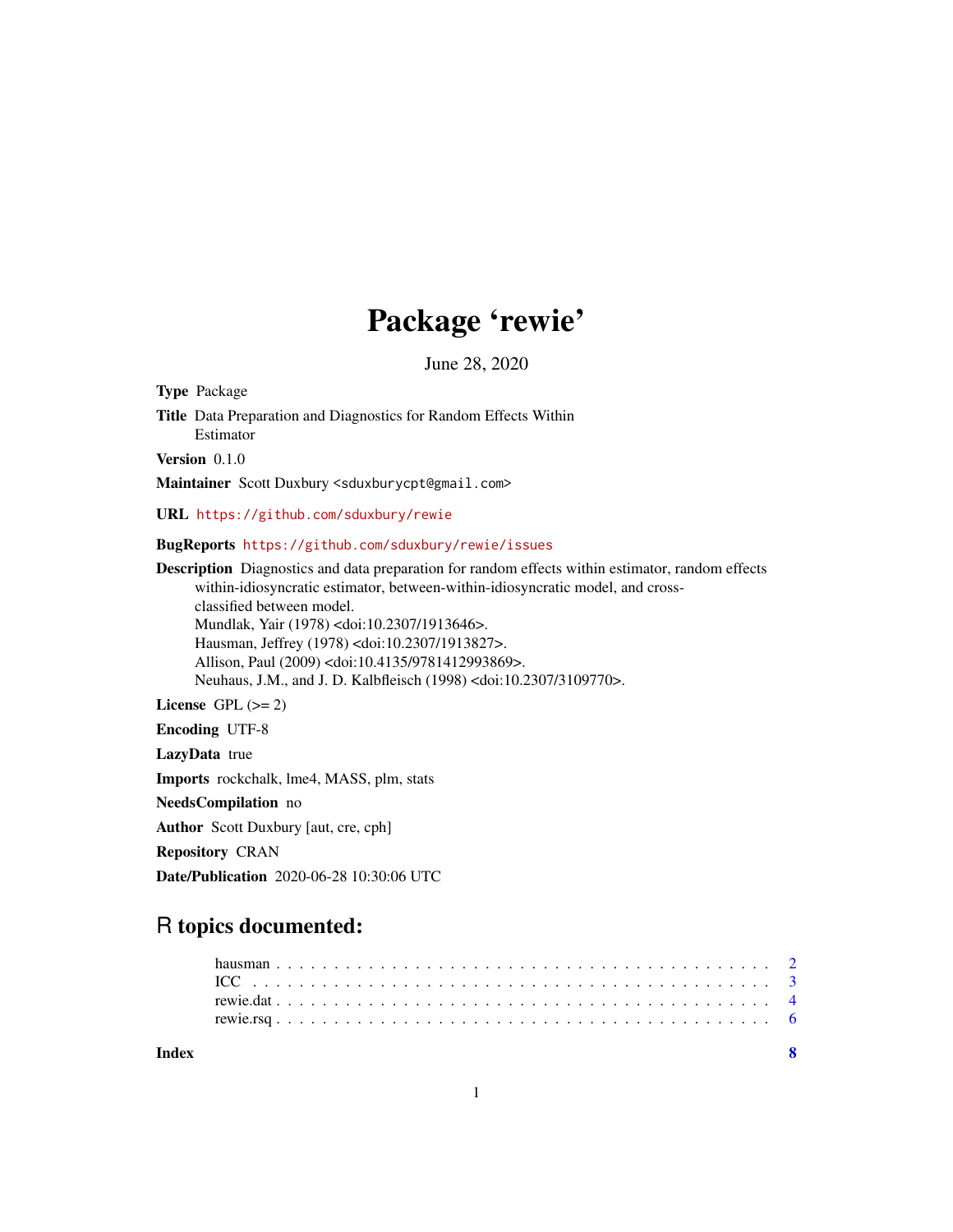#### <span id="page-1-0"></span>Description

Tests correlations between level 1 and level 2 errors in the pooled random effects estimator and REWE. If the pooled test is significant, the pooled estimator is biased and the within estimator should be considered. If the within test is significant, then the within estimator is biased and REWIE, BWI, or two-way fixed effects should be consider.

#### Usage

hausman(formula,timevar,csvar,df)

#### Arguments

| formula | is a character string or formula object denoting the models to be tested, i.e., "y<br>$\sim$ x1+x2". NOTE: do not provide a lmer formula object (ie. "y $\sim$ x+(1 x").                               |
|---------|--------------------------------------------------------------------------------------------------------------------------------------------------------------------------------------------------------|
| timevar | is a character string providing the name of the time indicator variable.                                                                                                                               |
| csvar   | is a character string providing the name of the cross-section indicator variable.                                                                                                                      |
| df      | is the data frame containing the data. NOTE: do not provide preprocessed vari-<br>ables to hausman(). All variable transformations used to conduct the tests are<br>done natively within the function. |

#### Details

Conducts auxiliary Hausman test of homogeneity in panel data. If the pooled test is failed, it means that the between variation adn within variation are correlated and so the pooled estimator is biased. The within test tests for correlation between the idiosyncratic and homogenous-within variation. If the test is filed, time heterogeneity exists and the one-way within estimator is biased. If both tests are failed, BWI, REWIE, and two-way fixed effects are unbiased estimators. If only the pooled test is failed, then the one-way within estimator (one-way fixed effects and between within) are unbiased. If neither test is failed, the pooled model is appropriate.

#### Value

Returns the results from the two Hausman tests (called from the plm package using phtest) in a list.

| pooled_vs_FE | is the result from the pooled Hausman test |
|--------------|--------------------------------------------|
| REWE_vs_2FE  | is the result from the within Hausman test |

#### Author(s)

Scott Duxbury, Assistant Professor of Sociology at University of North Carolina, Chapel Hill

#### See Also

[phtest](#page-0-0)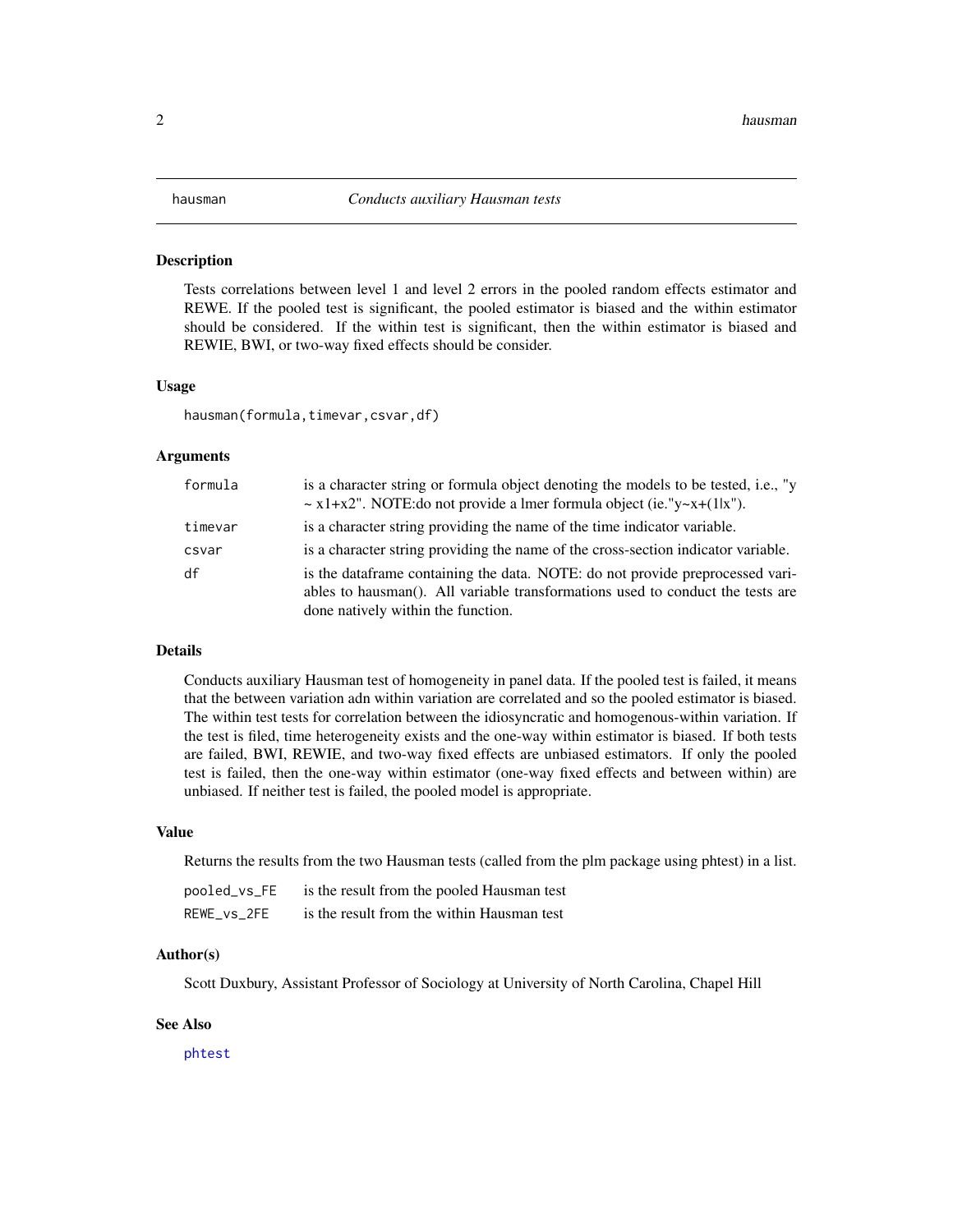#### <span id="page-2-0"></span> $\text{ICC}$  3

#### Examples

```
library(plm)
library(lme4)
```
##not run data("Crime")

```
hausman("lcrmrte~ldensity+polpc",csvar="county", timevar="year",Crime)
```
ICC *Computes intraclass correlation coefficient (ICC)*

#### Description

Calculates the ICC for the idiosyncratic, within, and between variation. Calculates the ICC for total variation and for within variation.

#### Usage

ICC(y,timevar,csvar,df)

#### Arguments

| y       | is the name of the response vector provided as a character string.                |
|---------|-----------------------------------------------------------------------------------|
| timevar | is a character string providing the name of the time indicator variable.          |
| csvar   | is a character string providing the name of the cross-section indicator variable. |
| df      | is a dataframe containing y, timevar, and csvar                                   |

#### Details

Calculates ICC foreach level of variation.

#### Value

Returns the ICC results in a list.

| ICC.mat | is the matrix of ICCs and variance components for each level of variation.                    |
|---------|-----------------------------------------------------------------------------------------------|
|         | within. ICC mat is the matrix of ICCs and variance components only examining the within vari- |
|         | ation.                                                                                        |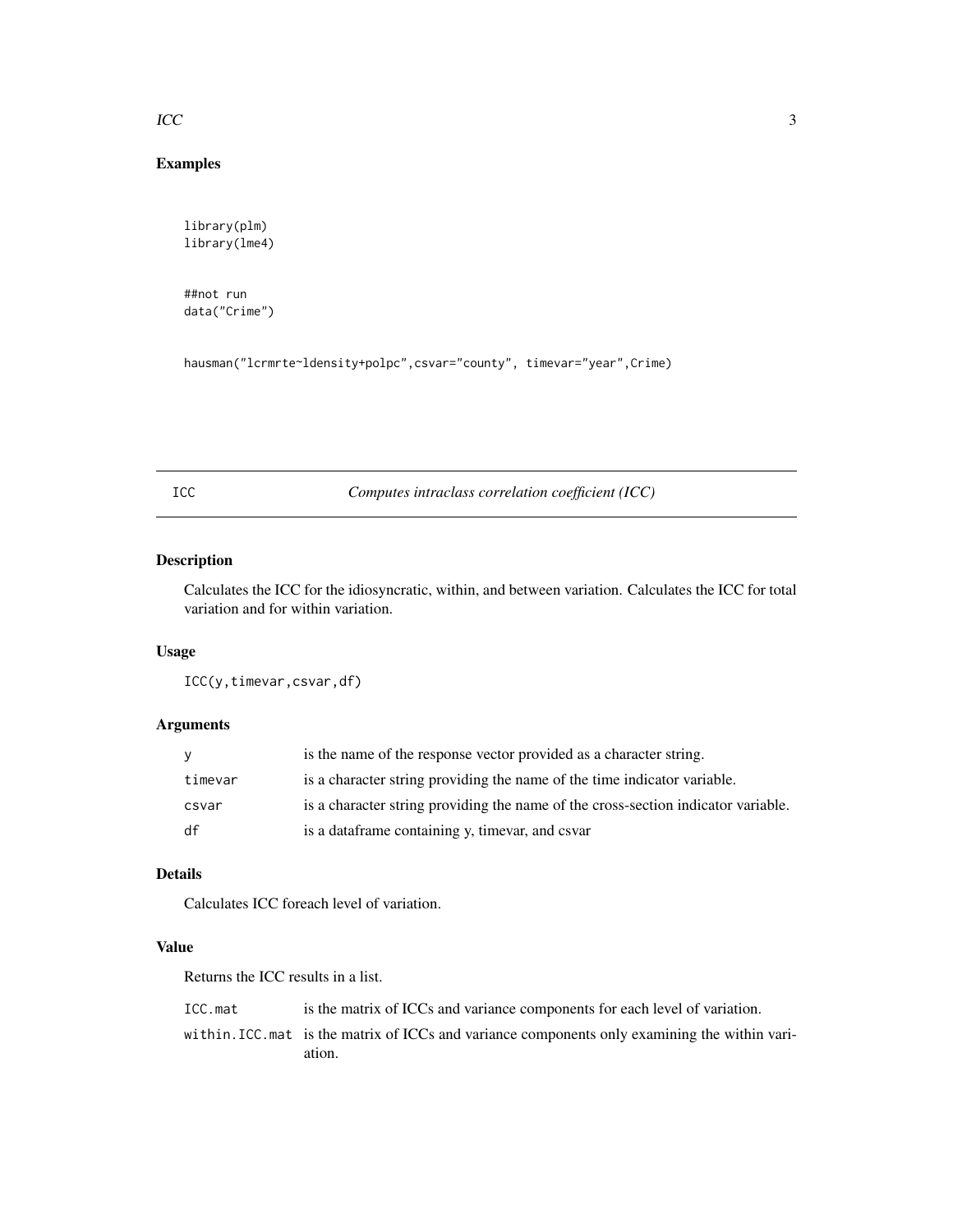#### <span id="page-3-0"></span>Author(s)

Scott Duxbury, Assistant Professor of Sociology at University of North Carolina, Chapel Hill

#### Examples

library(plm) library(lme4)

##not run data("Crime")

ICC("lcrmrte",csvar="county", timevar="year",Crime)

rewie.dat *Function to transform data for mixed modeling with REWE, REWIE, BW, and BWI.*

#### Description

Centers data for the specified variables. For REWE and BW, data are centered to provide crosssection means and within variation. For REWIE and BWI, data are centered to provide crosssection means, time means for the within variation, and the idiosyncratic variation centered on both cross-section and time means.

#### Usage

rewie.dat(df,vars.to.center,csvar,timevar=NULL,model="BWI")

#### Arguments

| df      | df is the data frame containing the variables to transform.                                                                                                                                                                                                                                                         |
|---------|---------------------------------------------------------------------------------------------------------------------------------------------------------------------------------------------------------------------------------------------------------------------------------------------------------------------|
|         | vars.to.center The variables to be transformed.                                                                                                                                                                                                                                                                     |
| timevar | is a character string providing the name of the time indicator variable.                                                                                                                                                                                                                                            |
| csvar   | is a character string providing the name of the cross-section indicator variable.                                                                                                                                                                                                                                   |
| model   | specifies the type of transformation. Can be one of the following: "BWI","REWE", "REWIE",<br>or "BW". For REWE and BW, the within variation and cross-section means are<br>returned. For REWIE and BWI, the cross-section means, idiosyncratic varia-<br>tion, and time means of the within variation are returned. |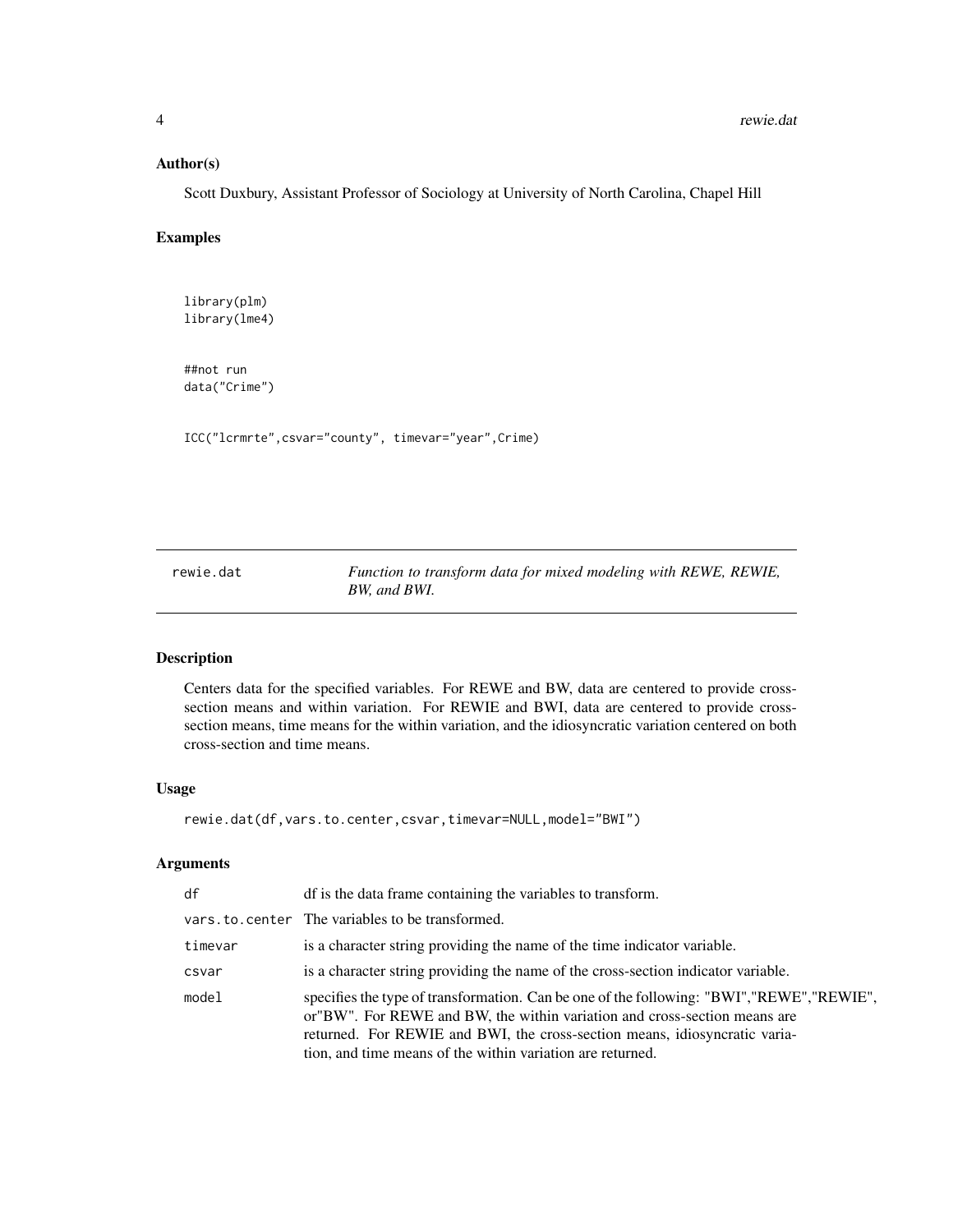#### <span id="page-4-0"></span>rewie.dat 5

#### Details

Transforms panel data to conduct panel analysis with random effects within estimators and its extensions. The variables are centered on their time and cross-section means to be passed to lmer() for mixed modeling. The time means are the means of the differences between the cross-section means and the observations. The idiosyncratic variation is the observation twice centered (minus the cross-section mean, then minus the time mean). When passed to a mixed model, the idiosyncratic variation returns the same estimate as two-way fixed effects, the between variation gives the between estimator, and the time mean gives the period effect of the variable. Other time invariant and cross-section invariant variables can also be included, but these models do not need to be transformed.

#### Value

Returns a dataframe including the transformed values to be used in mixed modeling.

#### Author(s)

Scott Duxbury, Assistant Professor of Sociology at University of North Carolina, Chapel Hill

#### See Also

[edgeprob](#page-0-0)

#### Examples

library(plm) library(lme4)

##not run data("Crime")

```
#####Ceate data for REWE and BW
crime.data<-rewie.dat(Crime,c("lcrmrte","ldensity"),csvar="county",model="BW")
```
#random effects within estimator. Equivalent to one-way fixed effects with a random intercept REWE<-lmer(lcrmrte\_within~ldensity\_within+(1|year),data=crime.data)

```
#Between within model w/o time intercept
BW<-lmer(lcrmrte~ldensity_within+ldensity_between+(1|county),data=crime.data)
```

```
#cross-classified between within model including time intercept
ccBW<-lmer(lcrmrte~ldensity_within+ldensity_between+(1|county)+(1|year),data=crime.data)
```
###Create data for REWIE and BWI crime.data<-rewie.dat(Crime,c("lcrmrte","ldensity"),csvar="county",timevar="year",model="BWI")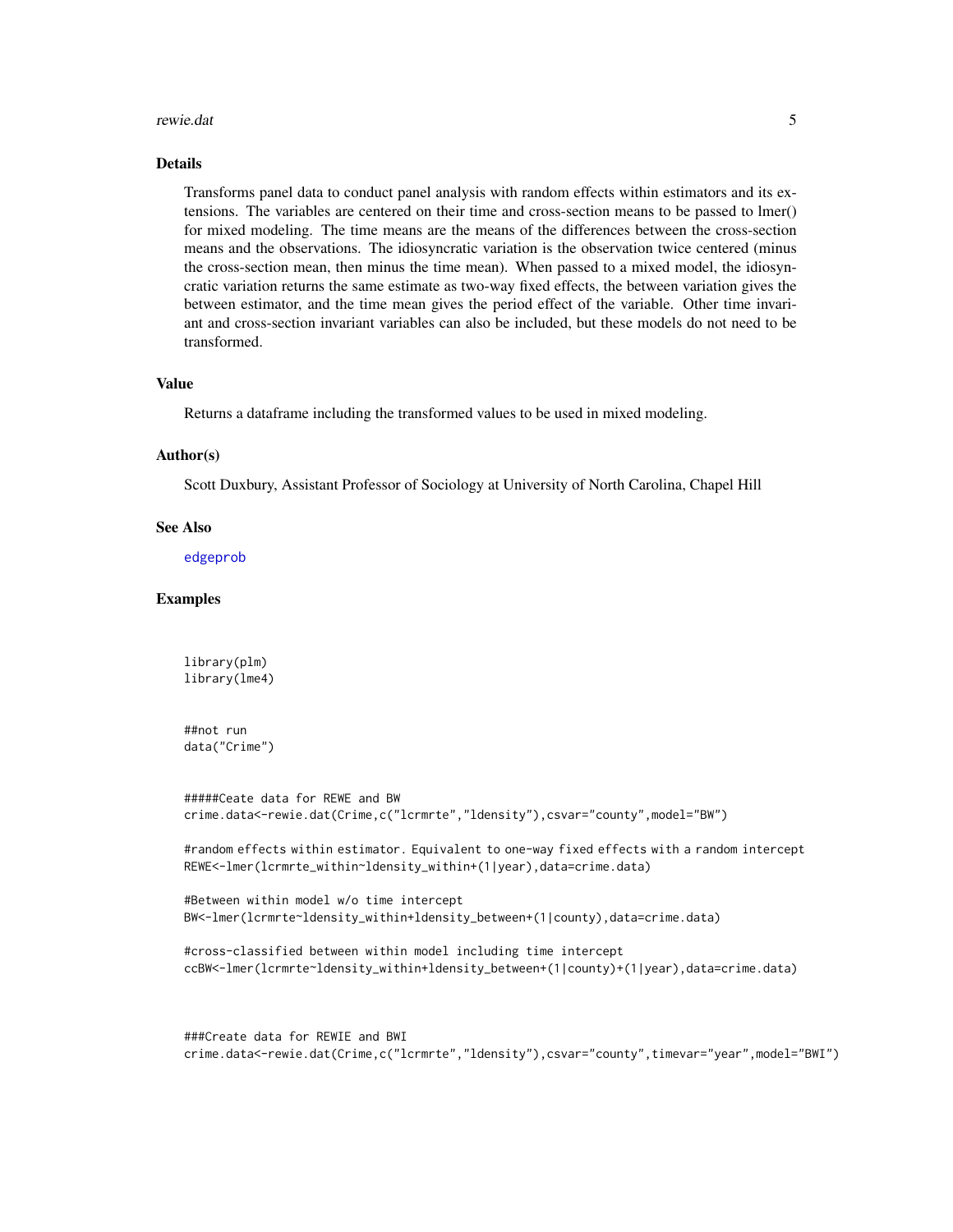```
#Random effects within-idiosyncratic estimator. Idiosyncratic estimator is the
 #two-way fixed effects estimator.
 #_common variables yield the effect of common time trends
    #(period effects/homogenous within effect) on the outcome
REWIE<-lmer(lcrmrte_within~ldensity_within_idiosyncratic+
            ldensity_within_common+
            (1|year),data=crime.data)
#Between-within-idiosyncratic model. Idiosyncratic estimator and common estimator are
 #the same as REWIE, but also includes between effects
BWI<-lmer(lcrmrte~ldensity_within_idiosyncratic+
          ldensity_within_common+
          ldensity_between+
          (1|year)+(1|county),data=crime.data)
```
rewie.rsq *Computes R-squared for RE panel models*

#### Description

Calculates R-squared for BW, REWE, REWIE, and BW. Includes idiosyncratic R-squared, between R-squared, homogneous-within R-squared, and within R-Squared.

#### Usage

rewie.rsq(model,timevar,csvar,df)

#### Arguments

| model   | is an ImerMod object fitted by calling the Imer() function in Ime4.               |
|---------|-----------------------------------------------------------------------------------|
| timevar | is a character string providing the name of the time indicator variable.          |
| csvar   | is a character string providing the name of the cross-section indicator variable. |
| df      | is a dataframe containing y, timevar, and csvar                                   |

#### Details

Calculates the R-squared for each level of variation. It is calculated by computing the proportion of remaining variance to overall variance the model and then subtracting the quotient from 1.

#### Value

Returns the results for R-squares

| Rsq.total  | is the overall R-squared. |
|------------|---------------------------|
| Rsq.within | is the within R-squared.  |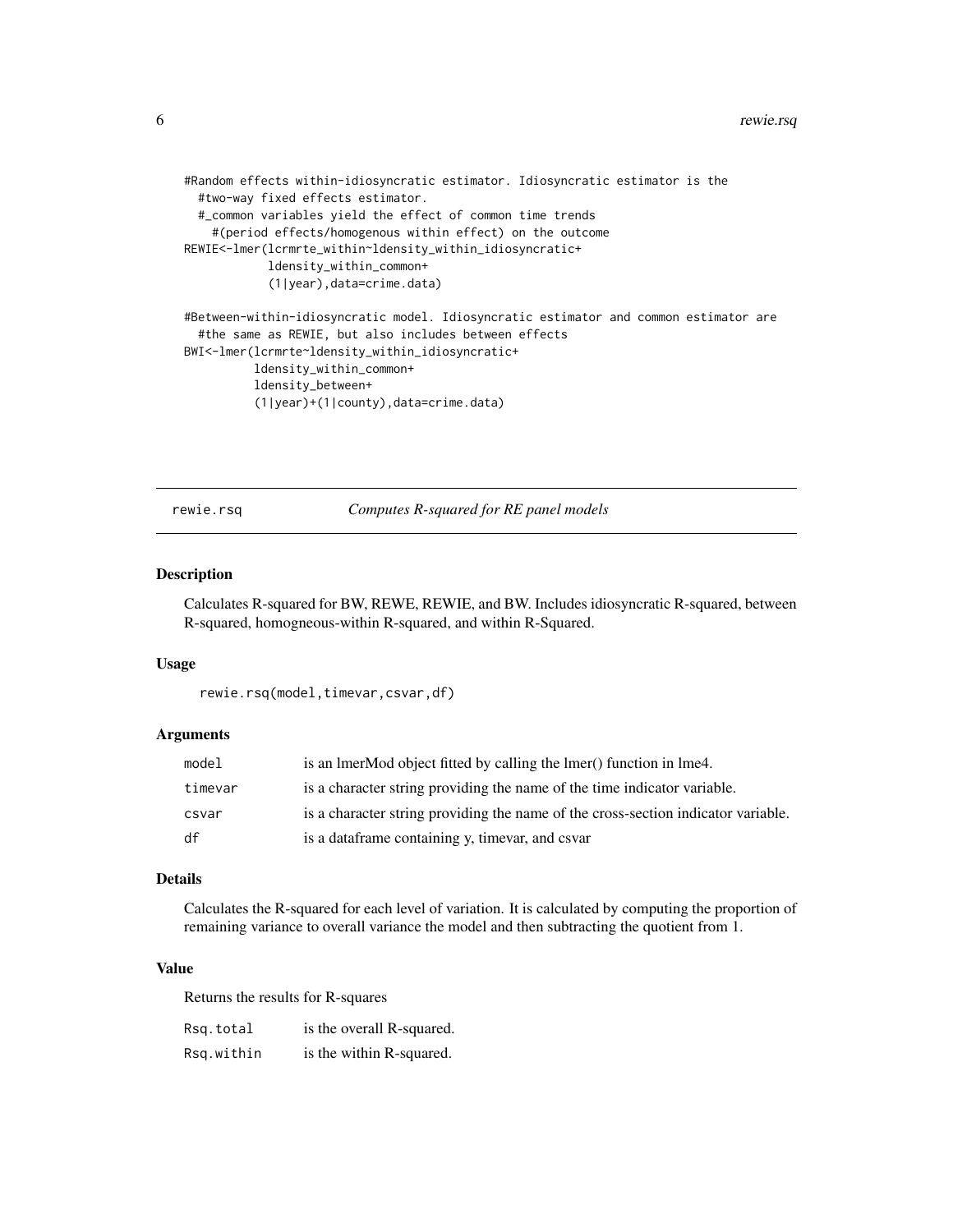#### rewie.rsq 7 and 7 and 7 and 7 and 7 and 7 and 7 and 7 and 7 and 7 and 7 and 7 and 7 and 7 and 7 and 7 and 7 and 7

| Rsq.time | is the time (homogenous-within) R-squared. |
|----------|--------------------------------------------|
| Rsg.idio | is the idiosyncratic R-squared.            |
| Rsg.betw | is the between R-squared.                  |

#### Author(s)

Scott Duxbury, Assistant Professor of Sociology at University of North Carolina, Chapel Hill

#### Examples

```
require(plm)
require(lme4)
data("Crime")
output<-lmer(lcrmrte~ldensity+(1|county)+(1|year),data=Crime)
rewie.rsq(output,csvar="county",timevar="year",df=Crime)
```